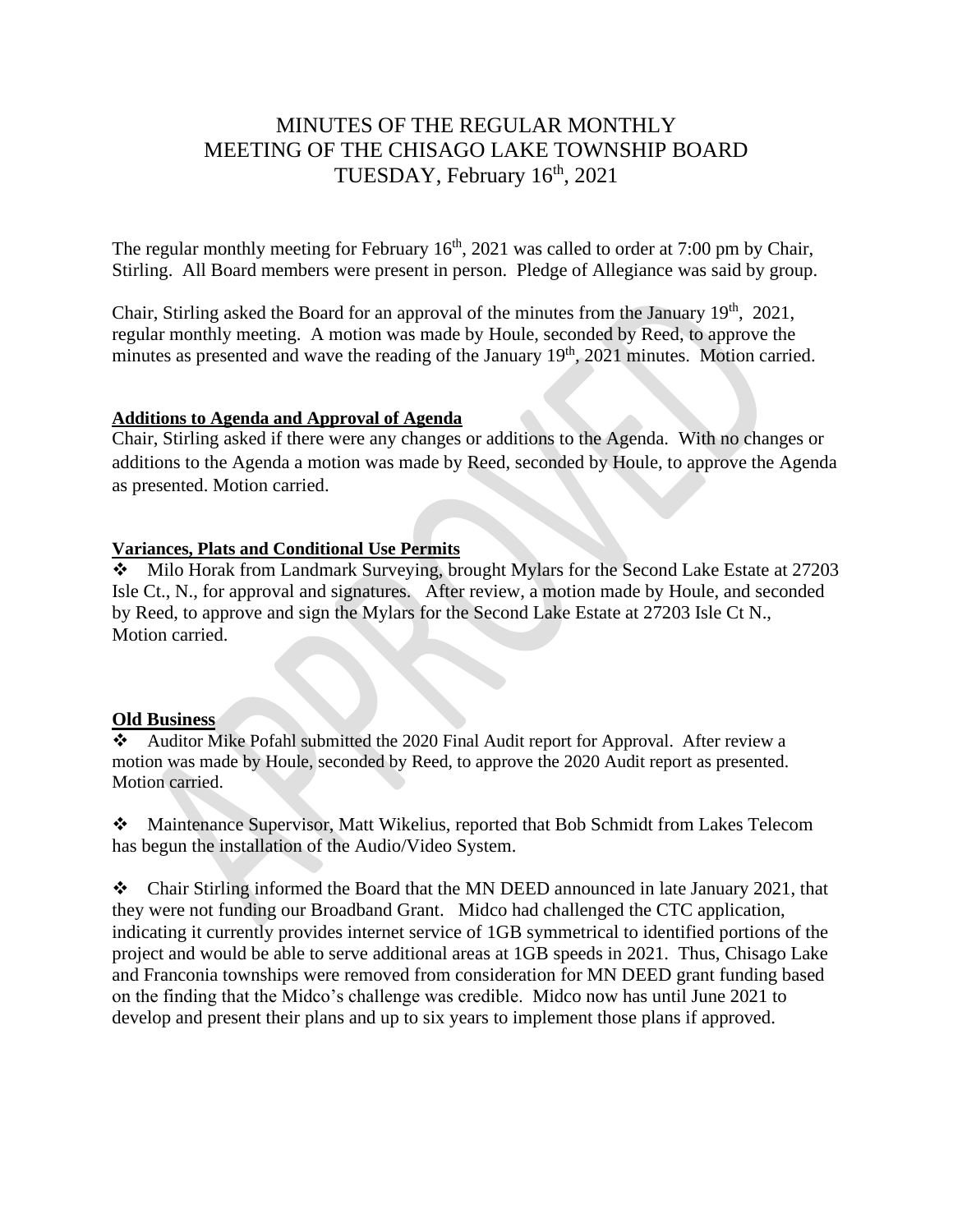#### Page 2 of February 2021 Minutes

 $\bullet$  Dan Boyum, Township Engineer, informed the Board that grant funds up to \$1.25 million per township have been made available through the Local Road Improvement Program (LRIP) by the Minnesota Legislature in the 5<sup>th</sup> Special Session, for townships to improve, rebuild, and upgrade local roads. The township has determined that  $250<sup>th</sup>$  Street Starting at Kipling Avenue about 900 feet from Manning Avenue (CR15) and Lofton Avenue (CR91) is a regional significant road as it connects two primary north/south corridors, would be a good candidate for this grant. Based on the engineering cost estimate prepared by Stantec with the township the grant amount needed to undertake this work would be approximately \$1,112,900. The Township will pay any additional amount by which the cost exceeds the grant request (currently estimated at \$349,900.00) and will return to the Minnesota State Transportation Fund any amount appropriate for the project but not required. Mr. Boyum has prepared Resolution #2021-02-16 for Chisago Lake Township requesting the Chisago County Board of Commissioners support the township's application and authorize the appropriate county officers to execute a grant agreement and any amendments thereto with the Minnesota Commissioner of Transportation concerning the grant. A motion was then made by Houle, seconded by Reed to approve Resolution 2021-02-16 requesting the Chisago County Board of Commissioners support the township's application and authorize the appropriate county officers to execute a grant agreement and any amendments thereto with the Minnesota Commissioner of Transportation concerning the grant. Motion carried.

❖ Jon Mocal, Manager of MAT Agency Operations came before the Board to present a proposed BID for the townships Commercial Insurance. After discussion, a motion was made by Houle, seconded by Reed, to sign a Resolution to participate in the Minnesota Association of Townships Insurance and Bond Trust. Motion carried.

#### **New Business**

❖ Almelund Fire Department presented the Board with a copy of the Almelund Fire-Rescues Annual Budget Report 2021. After review, a motion was made by Houle, seconded by Reed to sign the Fire Protection contract with Amador Township in the amount of \$11,6386.90 for the year 2021. Motion carried.

❖ The Board then reviewed the City of Lindstrom Estimated fire contract for 2021. No action required.

❖ The Board received a request from the City of Lindstrom's Administrator, John Olinger to submit a letter of support for a DNR Local Trails Connection Program Grant for a .55 mile Olinda trail segment. After discussion, a motion was made by Stirling seconded by Houle to take no action on this letter at this time. Motion carried.